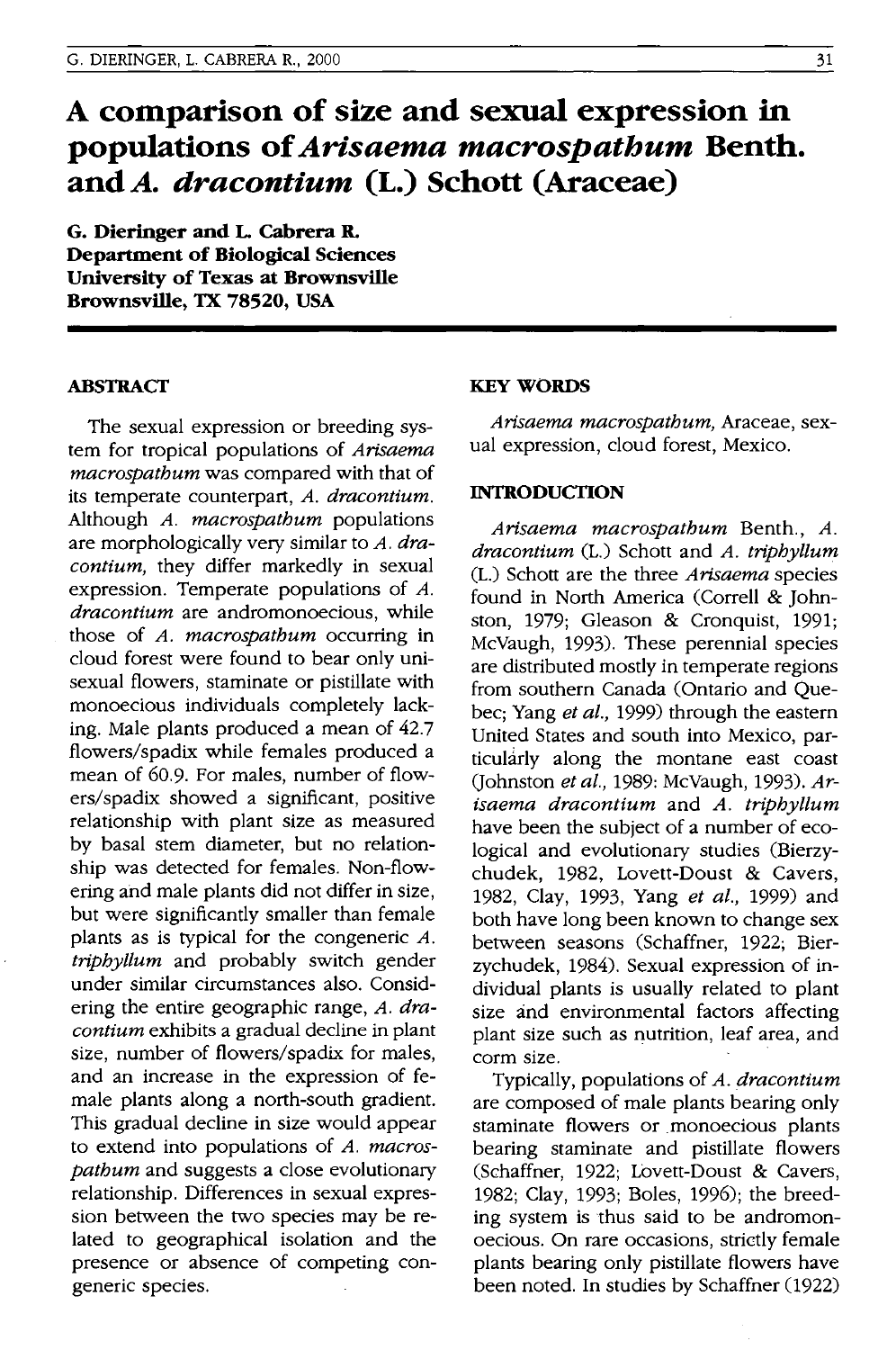involving 872 plants, and Lovett-Doust & Cavers (1982) involving 964 plants, no female individuals were ever observed. However, in a study by Clay (1993) involving 338 individuals a single female individual was recorded. It may be noted that this last study was conducted around Baton Rouge, Louisiana which is in the southern portion of the species' distribution. Populations in Mexico are considered a distinct species, *A. macrospathum* (Correll & Johnston, 1979; Johnston *et al.,*  1989; McVaugh, 1993). McVaugh has described *A. macrospathum* as being dioecious since all individuals produce only one flower type, staminate or pistillate. Over the past few years, we have been studying the pollination ecology and floral thermogenicity of *Magnolia tamaulipana*  found in cloud forest of the Biosphere Reserve El Cielo, Tamaulipas, Mexico (Dieringer *et al.,* 1999). It was here that we began a preliminary study on reproductive biology of *A. marcrospathum* in cloud forest. Data collection included population size, population density, number of flower and non-flowering individuals, number and sex of flowers produced per individ-

# **MATERIALS AND METIIODS**

ual, and plant size.

The El Cielo Reserve lies just south of the Tropic of Cancer within the Sierra Madre Oriental along the eastern coast of northern Mexico (23°12'-23°03'N and 99°18'-99°07'W; for a detailed description of the area, see Puig *et al.,* 1987). Cloud forest (bosque mesófilo de montaña; Rzedowski, 1978) is a moist, montane vegetation type and in eastern Mexico typically contains both temperate (e.g. *Quercus, Carpinus, Liquidambar, Platanus, Pinus)* and tropical (e.g. *Engelhardtia, Clethra, Dendropanax, Podocarpus*) elements. At El Cielo, cloud forest vegetation typically occurs between 800-1,600 m. The study population was located along side the road running between the ejidos San Jose and La Gloria at approximately 1,600 m elevation. On May 20, 1998, plants in the study area were past-flowering; all spathes and spadices were present although spathes were dry and papery. The population size and density were estimated by marking off the area containing plants with a meter tape and counting all individuals. In addition whether plants had flowered or not and sexuality of flowering plants was recorded. All plants within the population plus additional plants encountered nearby were used to record data on number of flowers produced for each plant and basal stem diameter as a measure of plant size (Clay, 1993). A total of 47 past-flowering plants were sampled, 33 from the study population and 14 from the surrounding area. Spadices of all 47 plants were fixed in alcohol and returned to the lab to count the number of flowers under a dissecting scope. Basal stem diameter was measured using a vernier caliper ac-

# **RESULTS**

curate to 0.01 mm.

The population area measured  $50 \times 25$ meters and contained 147 plants for a density of  $0.12$  plants/m<sup>2</sup>. Of the 147 plants, 33 (22.4%) were flowering and of these 33, 24 (16.3%) were males and 9 (16.1%) were females. Only plants with unisexual flowers, staminate or pistillate, were observed. No monoecious individuals were ever noted while non-flowering and male plants did not differ in size, female plants were significantly larger than either non-flowering or male plants (Table 1). Non-flowering plants ranged in size from 2.8-7.8 mm in basal stem diameter, male plants ranged from 2.4-7.3 mm, and female plants ranged from 5.0-15.0 mm.

Male plants produced a mean of 42.7 flowers/spadix (SE = 1.9, range  $30-75$ ) and female plants a mean of 60.9 flowers/ spadix (SE =  $3.0$ , range  $34-82$ ; Table 2). The relationship between plant size and flower production was examined using correlation. Number of flowers/spadix showed no significant relationship with plant size or basal stem diameter for females ( $r = -0.09$ ,  $N = 20$ ,  $P = 0.72$ ; Pearson correlation) (Fig. 1) while male plants showed a significant, positive relationship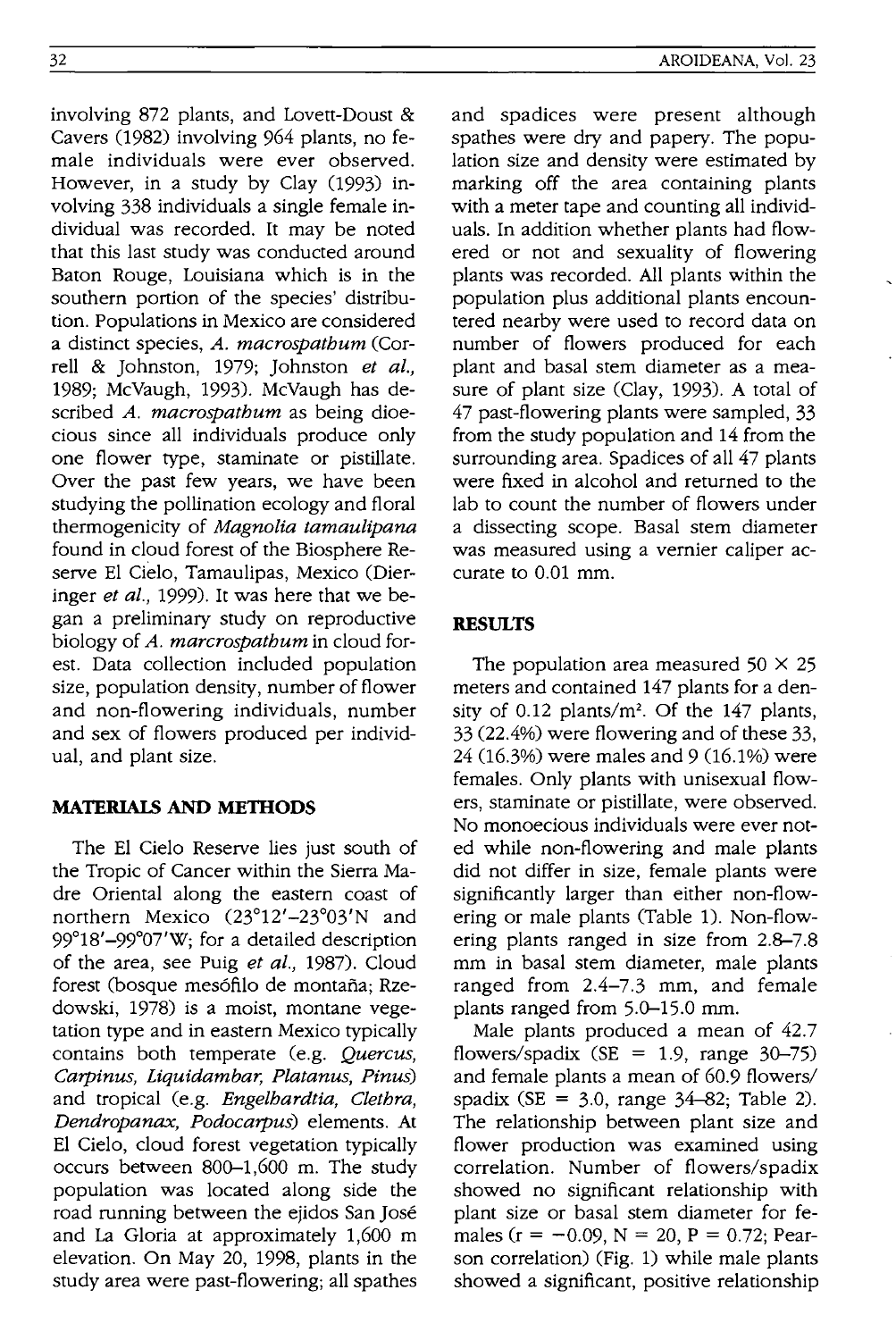| <b>Sexual</b> | Mean<br>basal stem  |                   |              |      |       |        |
|---------------|---------------------|-------------------|--------------|------|-------|--------|
| morph         | $N_{\text{plants}}$ | diameter          | Range        | SЕ   | F     | Р      |
| Non-flowering | 25                  | 4.43 <sup>a</sup> | $2.8 - 7.8$  | 0.24 |       |        |
| <b>Males</b>  | 27                  | 5.09 <sup>a</sup> | $2.4 - 7.1$  | 0.23 | 20.74 | 0.0001 |
| Females       | 20                  | 7.41 <sup>b</sup> | $5.0 - 15.0$ | 0.52 |       |        |

 $T_{\rm{eff}}$  1. One-way ANOVA comparison of mean basel stem diameter

 $(r = 0.39, N = 26, P < 0.05;$  Pearson correlation) (Fig. 1).

#### **DISCUSSION**

The study population, as well as all plants of *Arisaema macrospathum* observed at the Biosphere El Cielo, produced only unisexual flowers. No monoecious individuals were observed. This is exactly as described for *A. macrospathum* by McVaugh (1993) although he categorized the species as dioecious.

Previous studies by Schaffner (1922) have demonstrated that both *A. dracontium* and *A. triphyllum* are capable of changing sex. We presume that populations of *A. macrospathum* are also capable

of changing sex. Our above observations would then suggest they represent a situation similar to *A. triphyllum* where most individuals produce only unisexual flowers, but are capable of switching gender and that populations of *A. macrospathum*  should not be categorized as dioecious.

Studies by Clay (1993) indicate that some American populations of *A. dracontium* also have the potential to produce female plants. In Clay's study of 339 plants, one female plant was observed measuring 12 mm in diameter and producing 77 flowers, values similar to those at El Cielo. In addition, Clay reported that plants growing in a botanical garden in North Carolina may eventually produce

Table 2. A comparison of mean number of flowers per plant for male, monoecious, and female sexual morphs in populations of *Arisaema dracontium*  andA. *macrospatbum* along a north-to-south latitudinal gradient. Parentheses contain sample size.

|                       | Male<br>plants |       | Monoecious plants | Female<br>plants |                |
|-----------------------|----------------|-------|-------------------|------------------|----------------|
| Population            | #3             | #3    | # 9               | #♀               | Reference      |
| Arisaema dracontium   |                |       |                   |                  |                |
| Ontario, Canada       | 133            | 80    | 110               |                  | Lovett-Doust   |
|                       | (35)           | (35)  |                   |                  | & Cavers, 1982 |
| Louisiana, USA        | 120.2          | 78.8  | 89.2              | 77               | Clay, 1993     |
|                       | (171)          | (167) |                   | (1)              |                |
| Arisaema macrospathum |                |       |                   |                  |                |
| Tamaulipas, Mexico    | 42.7           |       |                   | 60.9             | this study     |
|                       | (27)           |       |                   | (20)             |                |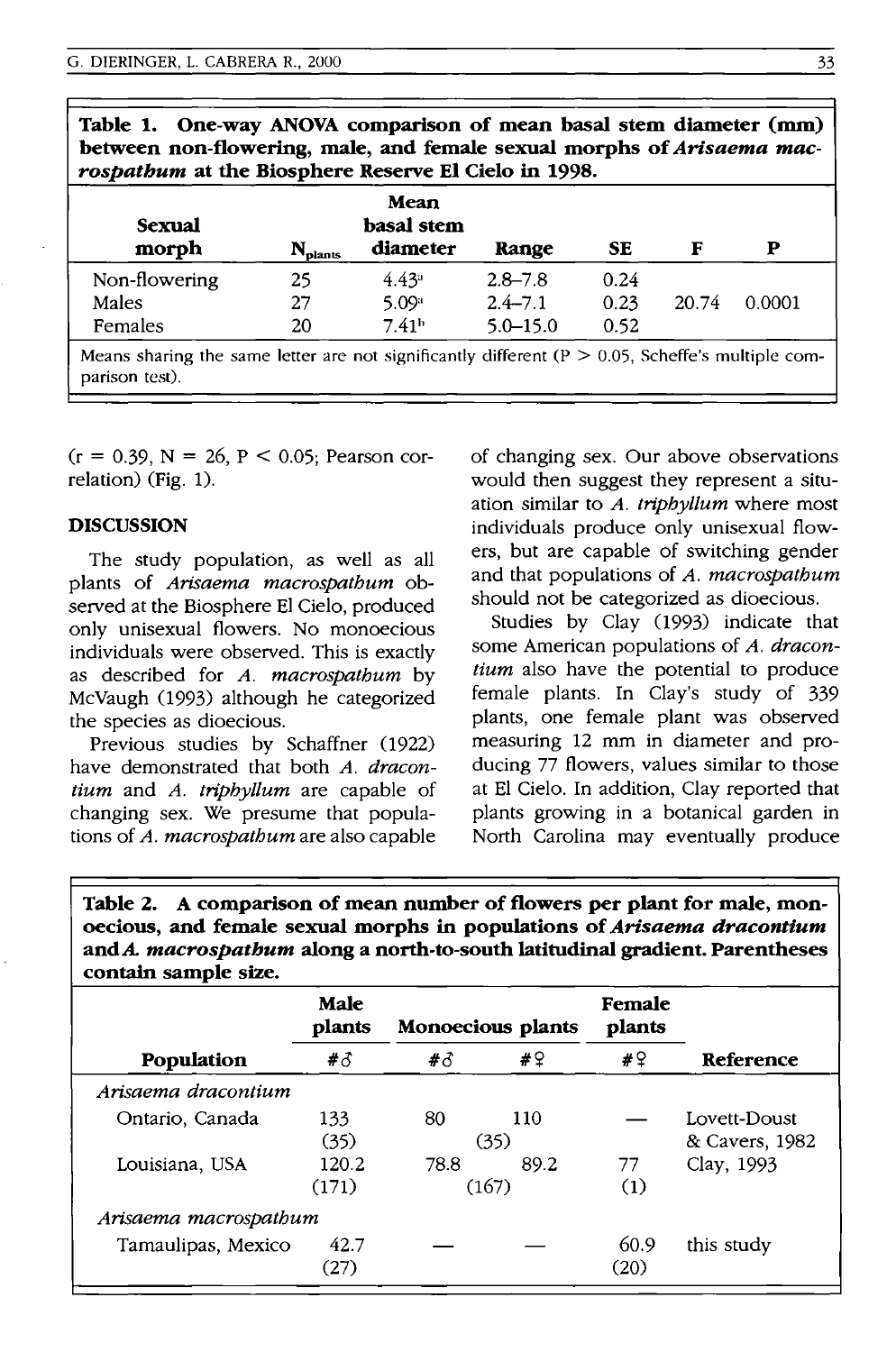

Fig. 1. Scatter-plot of flower number per plant versus basal stem diameter (mm) for sexual morphs of *Arisaema macrospatbum* at the Biosphere Reserve EI Cielo, Tamaulipas, Mexico in 1998. A. Female plants. B. Male plants.

only pistillate flowers. These data clearly indicate that populations of *A. dracontium*, although andromonoecious in the field, possess the capability of producing only female individuals given the right environmental conditions.

Compared to previous studies on *A.* 

*dracontium,* male plants of *A. macrospatbum* produced fewer flowers/spadix but were similar in size (Tables 1, 2 and 3). Considering both species, a north-to-south latitudinal gradient can be discerned for size of plants, flower number of males and expression of individuals bearing only pistillate flowers. **In** southern populations, plants are smaller in stem diameter, males produce fewer flowers/spadix, and the number of pure pistillate flowered individuals increases.

The relationship between number of flowers/spadix and plant size do not fit any models for the evolution of female plants from an originally andromonoecious population (Clay, 1993). Clay has suggested that, in temperate areas, co-occurrence of *A. dracontium* with *A. tripby/lum* and pollinator sharing between the two species may select for andromonoecy to reduce competition for pollinators. To our knowledge, *Arisaema tripbyllum*  does not occur in Mexico. From this perspective, unisexual plants may be selectively favored over andromonoecious plants in the absence of pollinator competition, andromonoecy never having existed in the Mexican populations of *A. macrospatbum.* 

The north-to-south gradient in flower number, plant size, and expression of female individuals observed for *A. dracontium* extends directly into populations of A. *macrospatbum* in northern Mexico and suggests these two species are derived from a common ancestral population. *Ar-*

| lautuulital gradient. Parentheses contani standard errors. |             |        |               |           |  |  |  |
|------------------------------------------------------------|-------------|--------|---------------|-----------|--|--|--|
| <b>Monoecious</b><br>Population                            |             |        |               |           |  |  |  |
|                                                            |             |        |               |           |  |  |  |
| 8.9(0.1)                                                   | 15.0(0.4)   |        | Boles, 1996   |           |  |  |  |
| 9.0(0.1)                                                   | 14.1(0.2)   |        | Boles, 1996   |           |  |  |  |
| 8.1(0.7)                                                   | 12.4(0.4)   |        | Boles, 1996   |           |  |  |  |
|                                                            | 9.8(0.4)    |        | Boles, 1996   |           |  |  |  |
| 6.3(0.1)                                                   | 10.1(0.2)   | 12.0   | Clay, 1993    |           |  |  |  |
|                                                            | 8.9(0.5)    |        | Boles, 1996   |           |  |  |  |
|                                                            | Male plants | plants | Female plants | Reference |  |  |  |

**Table 3. Mean basal stem diameter (mm) for male, monoecious, and female sexual morphs in populations of** *Arisaema dracontium* **along a north-to-south latitudinal gradient. Parentheses contain standard errors.**